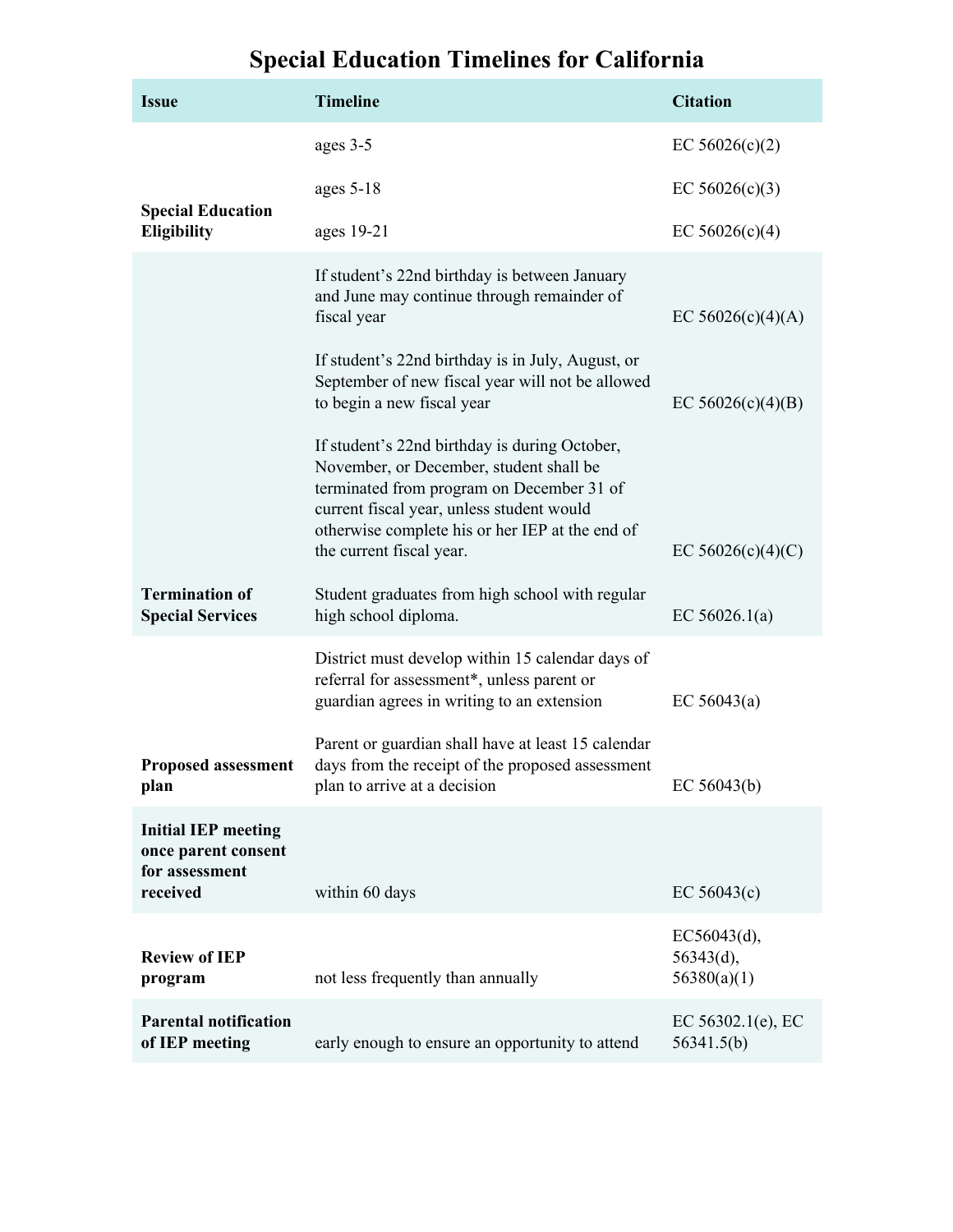| <b>IEP</b> required as a<br>result of an<br>assessment                                                                                              | within total time not to exceed 60 calendar days<br>from receipt of written consent for assessment*,<br>unless parent or guardian agrees in writing to an<br>extension | EC $56043(f)(1)$ , EC<br>56344(a)      |
|-----------------------------------------------------------------------------------------------------------------------------------------------------|------------------------------------------------------------------------------------------------------------------------------------------------------------------------|----------------------------------------|
| <b>Meeting to develop</b><br><b>IEP</b> once determined<br>child needs special<br>education and<br>related services                                 | within 30 days                                                                                                                                                         | EC $56043(f)(2)$ , EC<br>56344(a)      |
| <b>Implementation of</b><br>post secondary goals<br>and transition                                                                                  | no later than first IEP program to be in effect<br>when the pupil is 16                                                                                                | EC $56043(g)(1)$                       |
| <b>Notification of</b><br>student's acquisition<br>of education rights                                                                              | no later than one year before the pupil reaches<br>the age of 18 years.                                                                                                | EC $56043(g)(3)$                       |
| <b>Statement of</b><br>transition services                                                                                                          | beginning at age 16 or younger                                                                                                                                         | EC $56043(h)$ , EC<br>56345(a)(8)      |
| <b>Implementation of</b><br><b>IEP</b>                                                                                                              | as soon as possible following the IEP team<br>meeting                                                                                                                  | EC $56043(i)$ , $5$ CCR<br>3040(a)     |
| <b>Reassessment of</b><br>pupil                                                                                                                     | not more frequently than once a year and at least<br>once every three years, unless parent and<br>district/LEA agree in writing, that reassessment<br>is unnecessary.  | EC $56043(k)$ , EC<br>56381(a)(2)      |
| When parent<br>requests an IEP<br>meeting                                                                                                           | within 30 days from the date of the receipt of<br>written request.                                                                                                     | EC 56043(1), EC<br>56343.5             |
| <b>Implementation of</b><br><b>IEP</b> after transfer to<br>new district in same<br><b>SELPA</b>                                                    | Without delay                                                                                                                                                          | EC $56043(m)(2)$ ,<br>EC $56325(a)(2)$ |
| <b>Adoption of prior</b><br><b>IEP</b> or implement<br>new IEP after a<br>transfer within the<br>state to a new<br>district and new<br><b>SELPA</b> | within 30 days of transfer                                                                                                                                             | EC $56325(a)(1)$                       |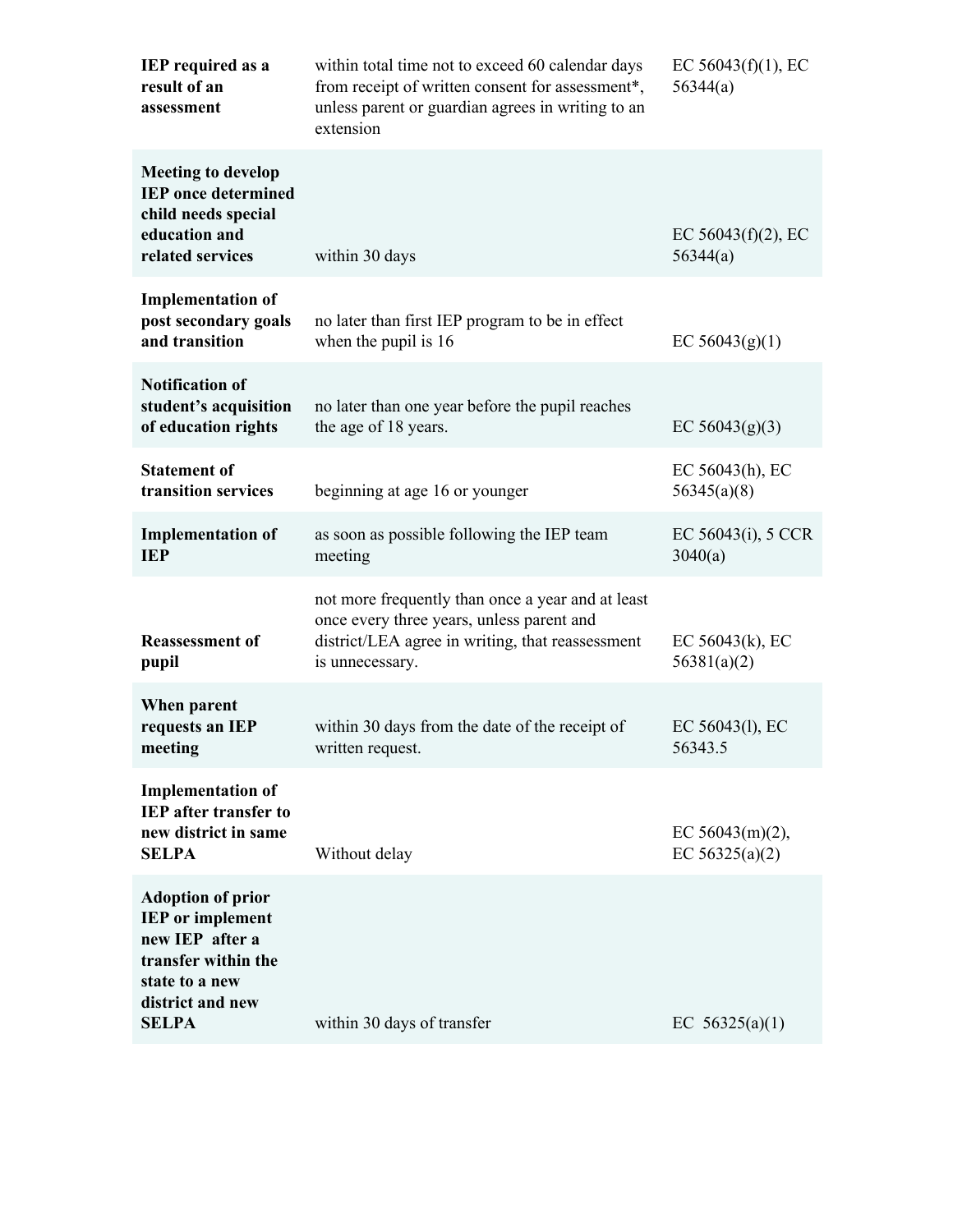| <b>Records request by</b><br>parent – oral or<br>written and before<br>any meeting<br>regarding IEP or |                                                                                                             |                                      |
|--------------------------------------------------------------------------------------------------------|-------------------------------------------------------------------------------------------------------------|--------------------------------------|
| any hearing or<br>resolution session                                                                   | Within 5 working days                                                                                       | EC $56043(n)$ , EC<br>56504          |
| <b>Records request</b><br>from district/LEA<br>where student has<br>enrolled                           | within 5 working days after receipt of records                                                              | EC $56043(o)$ , 5<br>CCR $3024(a)$   |
| <b>CDE</b> investigation of<br>complaint and issue<br>written decision                                 | 60 days after complaint is filed                                                                            | EC $56043(p)$                        |
| Schedule pre-<br>hearing mediation                                                                     | within 15 days of receipt by Superintendant of<br>request for mediation                                     | EC $56043(q)$ , EC<br>56500.3(e)     |
| Pre=hearing<br>mediation                                                                               | within 30 days after request                                                                                | EC<br>EC56043(q),<br>56500.3(e)      |
| <b>Bringing of Due</b><br><b>Process Claim</b>                                                         | within 2 years of date party knew or should have<br>known of facts underlying basis for request             | $EC56043$ (r), $EC$<br>56505(l)      |
| <b>Raising issue of Due</b><br><b>Process Request is</b><br>insufficient                               | within 15 days of receipt of DPH request                                                                    | EC $56502(d)(1)$                     |
| <b>Hearing Officer</b><br>determination of<br>sufficiency of Due<br><b>Process Request</b>             | within 5 days of receipt of notice of insufficient<br>Due Process Request                                   | EC $56502(d)(1)$                     |
| <b>Hold and render</b><br>decision on due<br>process hearing                                           | within 45 calendar days after the expiration of<br>the 30 days of receipt of due process hearing<br>request | EC $56043(s)$ ,<br>EC<br>56505(f)(3) |
|                                                                                                        |                                                                                                             |                                      |
| <b>Notice of attorney</b><br>representation in<br>due process hearing                                  | at least 10 calendar days prior to hearing                                                                  | EC $56043(t)$ , EC<br>56507(a)       |